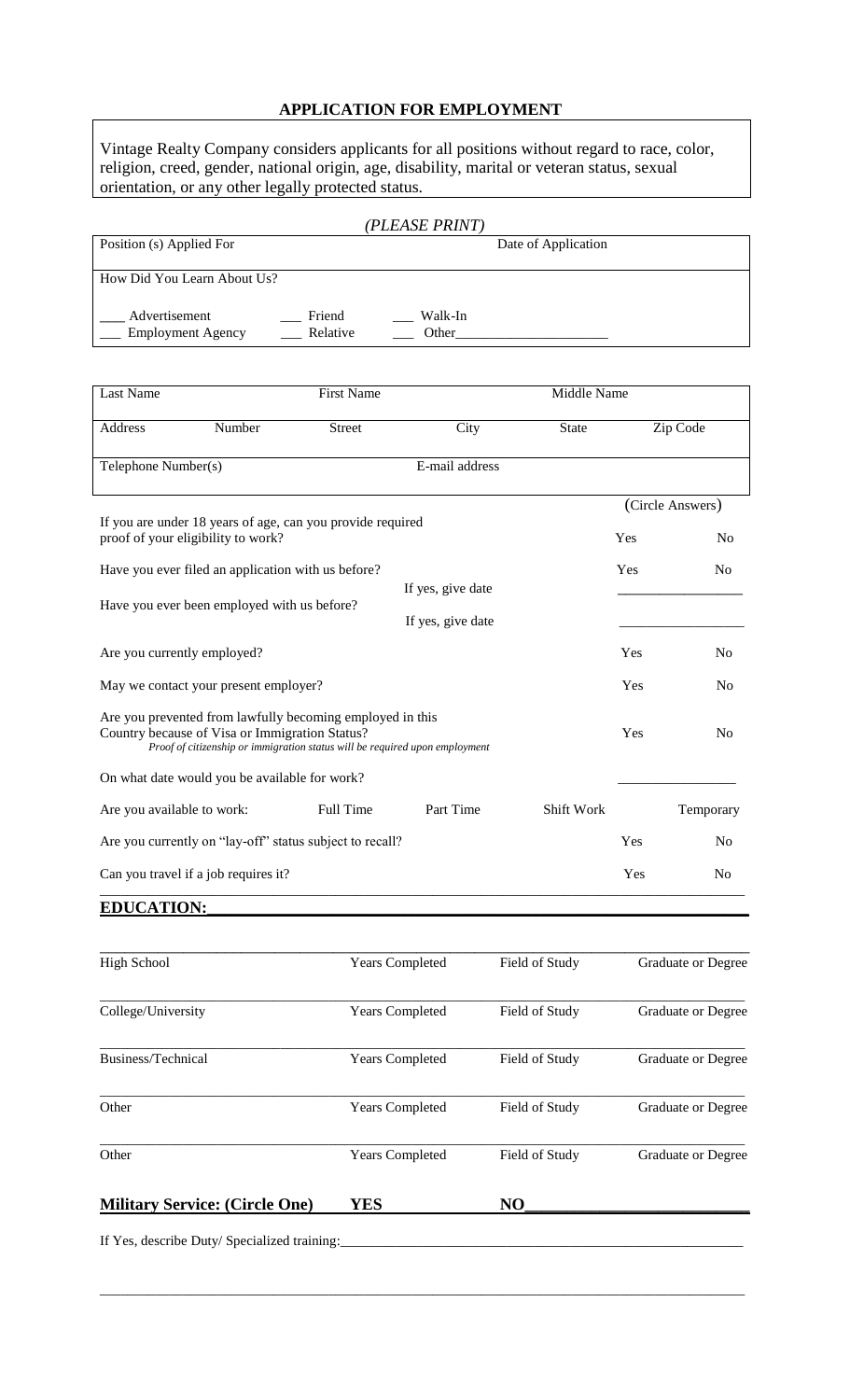#### **REFERENCES: (List two personal references who are not relatives or former supervisors)**

| Name | Address | <b>Telephone</b> | Occupation | Years known |
|------|---------|------------------|------------|-------------|
| Name | Address | Telephone        | Occupation | Years known |

### **EMPLOYMENT EXPERIENCE\_\_\_\_\_\_\_\_\_\_\_\_\_\_\_\_\_\_\_\_\_\_\_\_\_\_\_\_\_\_\_\_\_\_\_\_\_\_\_\_\_\_\_\_\_\_\_\_\_**

List last employment first. Include summer or temporary jobs, any job-related military service assignments and/or volunteer activities. Be sure all your experience or employers related to this job are listed here, in the summary section below, or use an extra sheet of paper if necessary.

| 1. Employer         | Dates Employed                                                          | Supervisor |
|---------------------|-------------------------------------------------------------------------|------------|
| Address             |                                                                         |            |
| Telephone Number(s) | Hourly Rate/Salary (Starting/Final)                                     |            |
| Job Title           | Work Performed/Duties/Skills                                            |            |
| Reason for Leaving  |                                                                         |            |
| 2. Employer         | Dates Employed                                                          | Supervisor |
| Address             |                                                                         |            |
| Telephone Number(s) | Hourly Rate/Salary (Starting /Final)                                    |            |
| Job Title           | Work Performed/Duties/Skills                                            |            |
| Reason for Leaving  |                                                                         |            |
| 3. Employer         | Dates Employed                                                          | Supervisor |
| Address             |                                                                         |            |
| Telephone Number(s) | Hourly Rate/Salary (Starting /Final)                                    |            |
| Job Title           | Work Performed/Duties/Skills                                            |            |
| Reason for Leaving  |                                                                         |            |
| 4. Employer         | Dates Employed                                                          | Supervisor |
| Address             |                                                                         |            |
| Telephone Number(s) | Hourly Rate/Salary (Starting /Final)                                    |            |
| Job Title           | Work Performed/Duties/Skills                                            |            |
| Reason for Leaving  |                                                                         |            |
|                     | Summarize other employment related to the job are applying for, if any: |            |

Types of computers, other electronic or mechanical equipment that you are qualified to operate or repair:

Professional Licenses, Certification or Registrations: (include certificate numbers and expiration dates if applicable) \_\_\_\_\_\_\_\_\_\_\_\_\_\_\_\_\_\_\_\_\_\_\_\_\_\_\_\_\_\_\_\_\_\_\_\_\_\_\_\_\_\_\_\_\_\_\_\_\_\_\_\_\_\_\_\_\_\_\_\_\_\_\_\_\_\_\_\_\_\_\_\_\_\_\_\_\_\_\_\_\_\_\_\_\_\_\_\_\_\_\_\_\_

 $\_$  ,  $\_$  ,  $\_$  ,  $\_$  ,  $\_$  ,  $\_$  ,  $\_$  ,  $\_$  ,  $\_$  ,  $\_$  ,  $\_$  ,  $\_$  ,  $\_$  ,  $\_$  ,  $\_$  ,  $\_$  ,  $\_$  ,  $\_$  ,  $\_$  ,  $\_$  ,  $\_$  ,  $\_$  ,  $\_$  ,  $\_$  ,  $\_$  ,  $\_$  ,  $\_$  ,  $\_$  ,  $\_$  ,  $\_$  ,  $\_$  ,  $\_$  ,  $\_$  ,  $\_$  ,  $\_$  ,  $\_$  ,  $\_$  ,

 $\_$  ,  $\_$  ,  $\_$  ,  $\_$  ,  $\_$  ,  $\_$  ,  $\_$  ,  $\_$  ,  $\_$  ,  $\_$  ,  $\_$  ,  $\_$  ,  $\_$  ,  $\_$  ,  $\_$  ,  $\_$  ,  $\_$  ,  $\_$  ,  $\_$  ,  $\_$  ,  $\_$  ,  $\_$  ,  $\_$  ,  $\_$  ,  $\_$  ,  $\_$  ,  $\_$  ,  $\_$  ,  $\_$  ,  $\_$  ,  $\_$  ,  $\_$  ,  $\_$  ,  $\_$  ,  $\_$  ,  $\_$  ,  $\_$  ,

\_\_\_\_\_\_\_\_\_\_\_\_\_\_\_\_\_\_\_\_\_\_\_\_\_\_\_\_\_\_\_\_\_\_\_\_\_\_\_\_\_\_\_\_\_\_\_\_\_\_\_\_\_\_\_\_\_\_\_\_\_\_\_\_\_\_\_\_\_\_\_\_\_\_\_\_\_\_\_\_\_\_\_\_\_\_\_\_\_\_\_\_\_